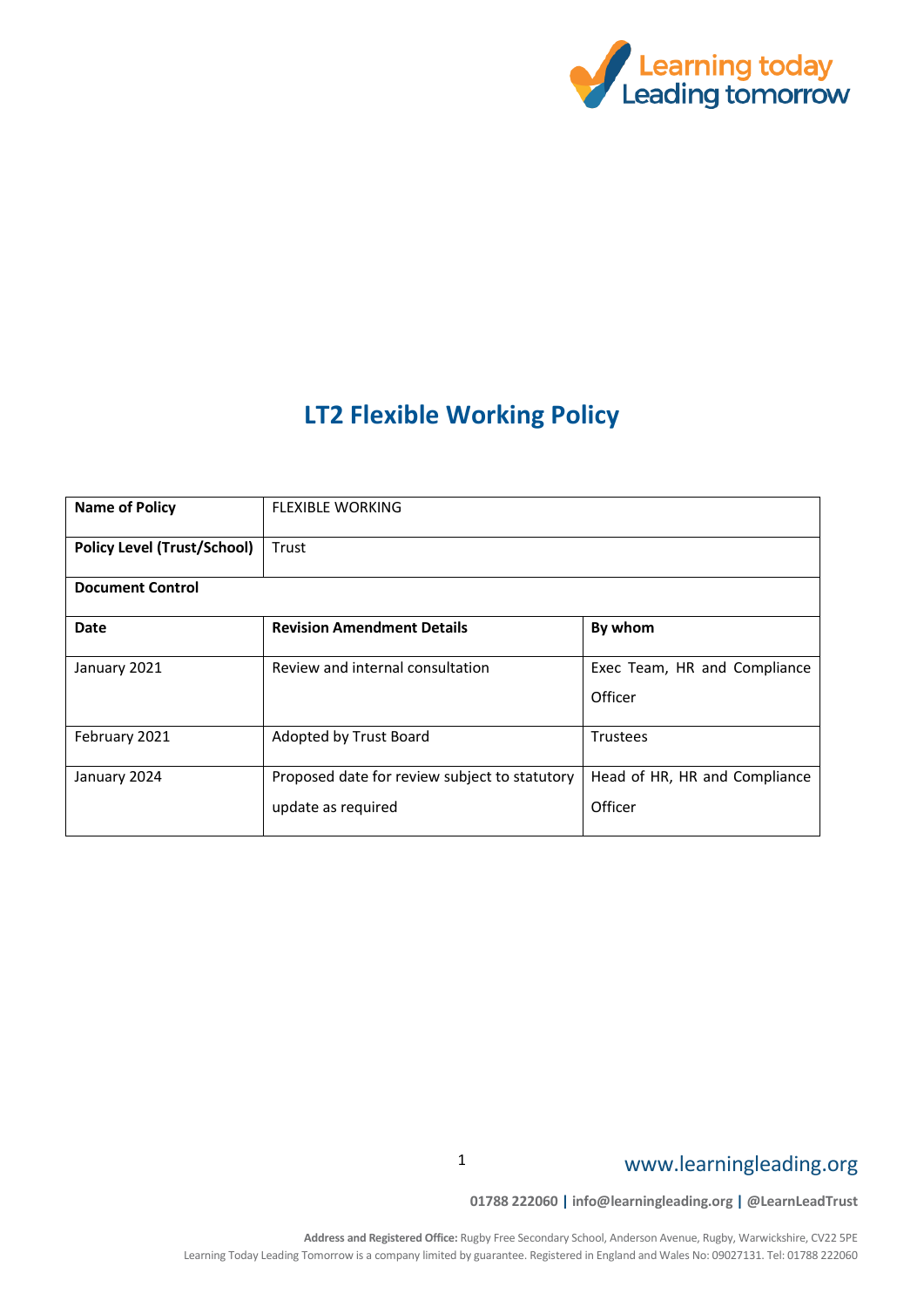

# **Contents**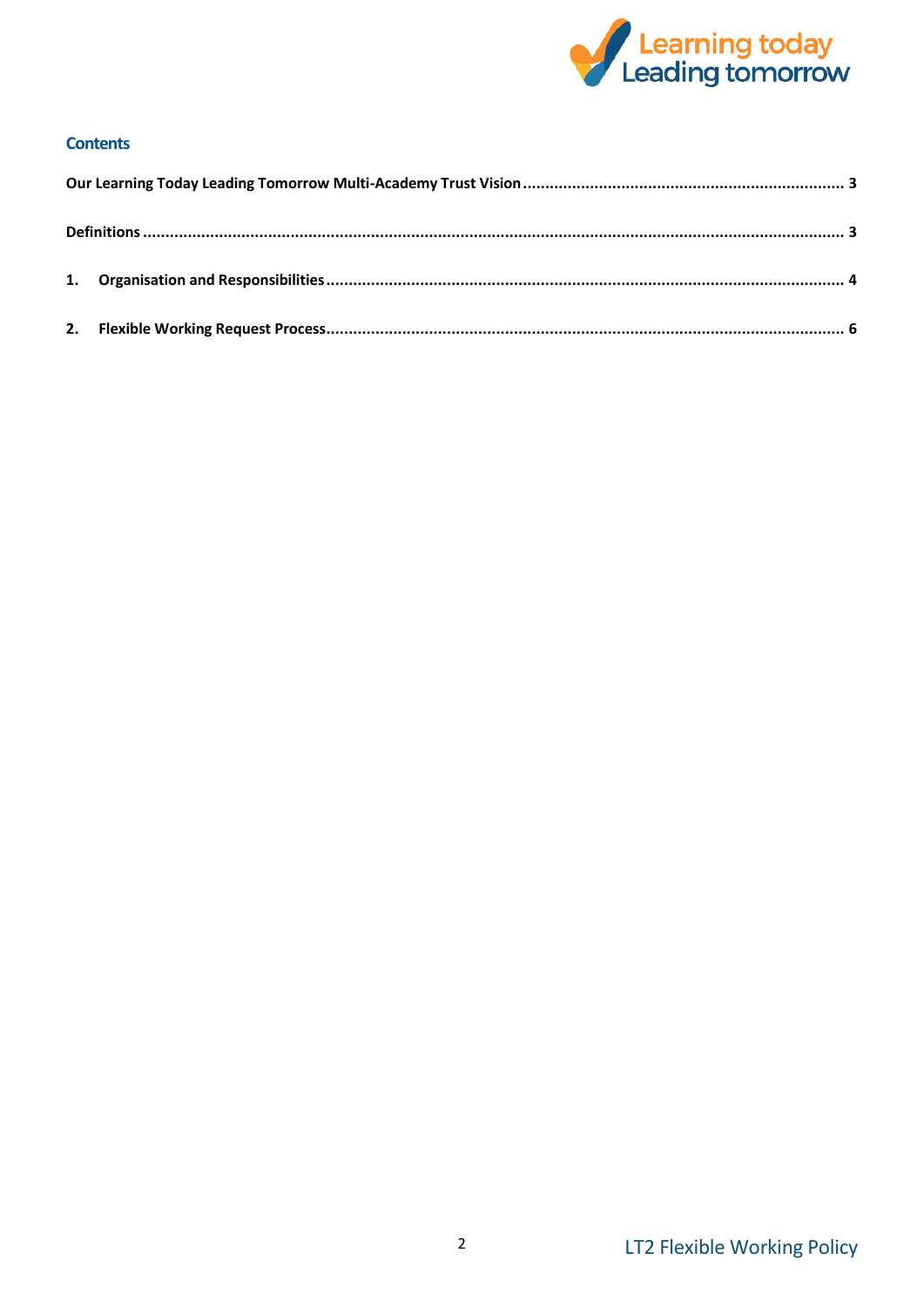

# <span id="page-2-0"></span>**Our Learning Today Leading Tomorrow Multi-Academy Trust Vision**

#### Vision

Our vision is to build a group of outstanding schools across phases, including specialist provision, to become (a mid-size) Trust that provides vibrant and inclusive learning environments in which every member of the learning community is passionate about learning. The Trust is led by a CEO who works closely with Headteachers who lead the two schools supported by a central team to support finance, HR, estates and governance.

# Mission

LT2 Trust and schools will have a relentless focus on high achievement, supported by robust organisational structures and governance. We aim to give children and young people in our care the knowledge, skills and experiences to expand their minds and world view to enable them to develop a naturally inquisitive approach to learning and life, fit for an everchanging world.

Ultimately, we will educate and support all children attending LT2 schools to grow into capable and contributing citizens who have developed the personal attributes and characteristics that will enable them to become considerate, self-reliant and confident young people who are ready for the next stage of their lives.

#### Values

The Trust Values underpin the mission and provide the basis on which LT2 schools can articulate the key behavioural characteristics that promote a positive philosophy. Our six values are unseen drivers of our behaviour as experienced by others and are designed to create a shared organisational culture:

- **Kindness –** The quality of friendliness, generosity, and consideration
- **Collaboration** The belief that working and learning with others will lead to greater success
- **Curiosity –** A strong desire to know and to learn
- **Resilience** The ability to recover quickly and learn from the difficulties we face
- **Respect** To appreciate the importance of understanding and admiration for others and self
- **Endeavour** The belief that hard work is needed to achieve something of which we can be proud.

# <span id="page-2-1"></span>**Definitions**

- Where the word 'Trust' is used in this document it refers to The Learning Today Leading Tomorrow Trust.
- Where the words 'Trust Board' are used it refers to the board of Trustees who set the vision for the Trust and hold the executive leadership team to account for delivering the Trust's strategic plan.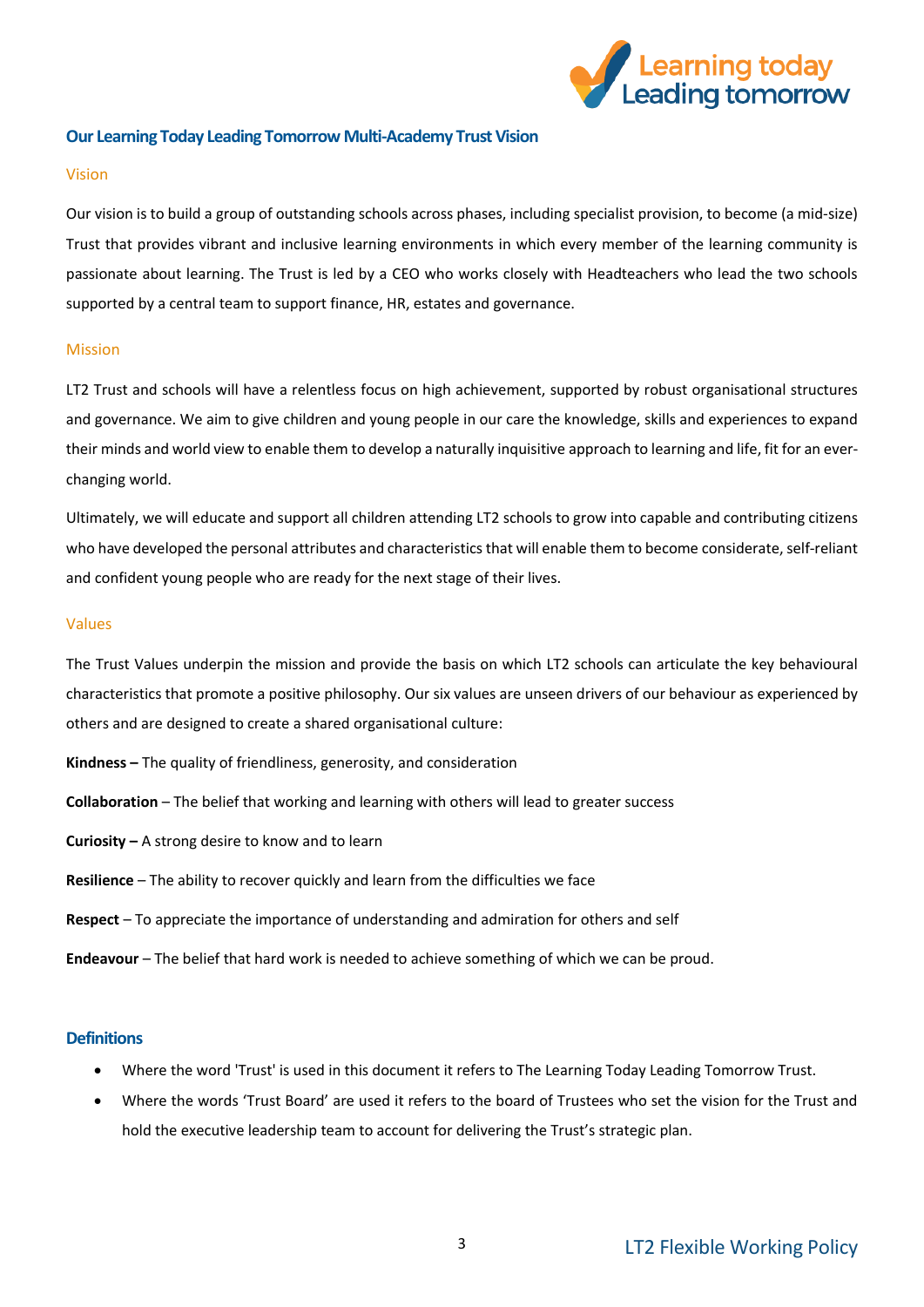

# <span id="page-3-0"></span>**1. Organisation and Responsibilities**

#### 1.1 Introduction

This policy aims to encourage staff to consider flexible working arrangements. The Trust recognises that a better worklife balance can improve employee motivation, performance and productivity, and reduce stress. Therefore the organisation wants to support its employees to achieve a better balance between work and their other priorities, such as caring responsibilities, leisure activities, further learning and other interests. The organisation is committed to agreeing any flexible working arrangements, provided that the needs and objectives of both the Trust and the employee can be met. The needs of the children in our schools are paramount to our Trust and we will ensure that these are considered in relation to requests for flexible working.

The Children & Families Act 2014, changed the law on the right to request flexible working. All employees who have at least 26 weeks' continuous service have the right to make a request to work flexibly. The Trust is required by law to consider the request in a reasonable manner, which will usually involve holding a meeting with the employee to hear more about the nature of the proposed arrangements and to consider the benefits to both the employee and the Trust.

A flexible working request is a request to change the employee's terms and conditions and must relate to:

- the number of hours that the employee works
- the times that the employees works
- the employee's place of work

Examples of flexible working are part-time; job share, term-time working and homeworking.

When advertising for new roles in our schools, consideration will be made as to whether the positions can be undertaken on a part-time or job share basis.

A request for flexible working may only be made once in any 12 month period (additional requests may be made under the Equality Act, 2010 where this relates to reasonable adjustments). This Policy gives employees a right to apply to work flexibly.

# 1.2 Legislation

The Children & Families Act 2014

Equality Act 2010

# 1.3 Guidance under this Policy

The Head of HR is responsible for providing advice and guidance under this policy and reviewing and updating the policy as required.

# 1.4 Board of Trustees

**The Board of Trustees, as a corporate body, has the responsibility to set the strategic direction and objectives of all matters across the Trust.**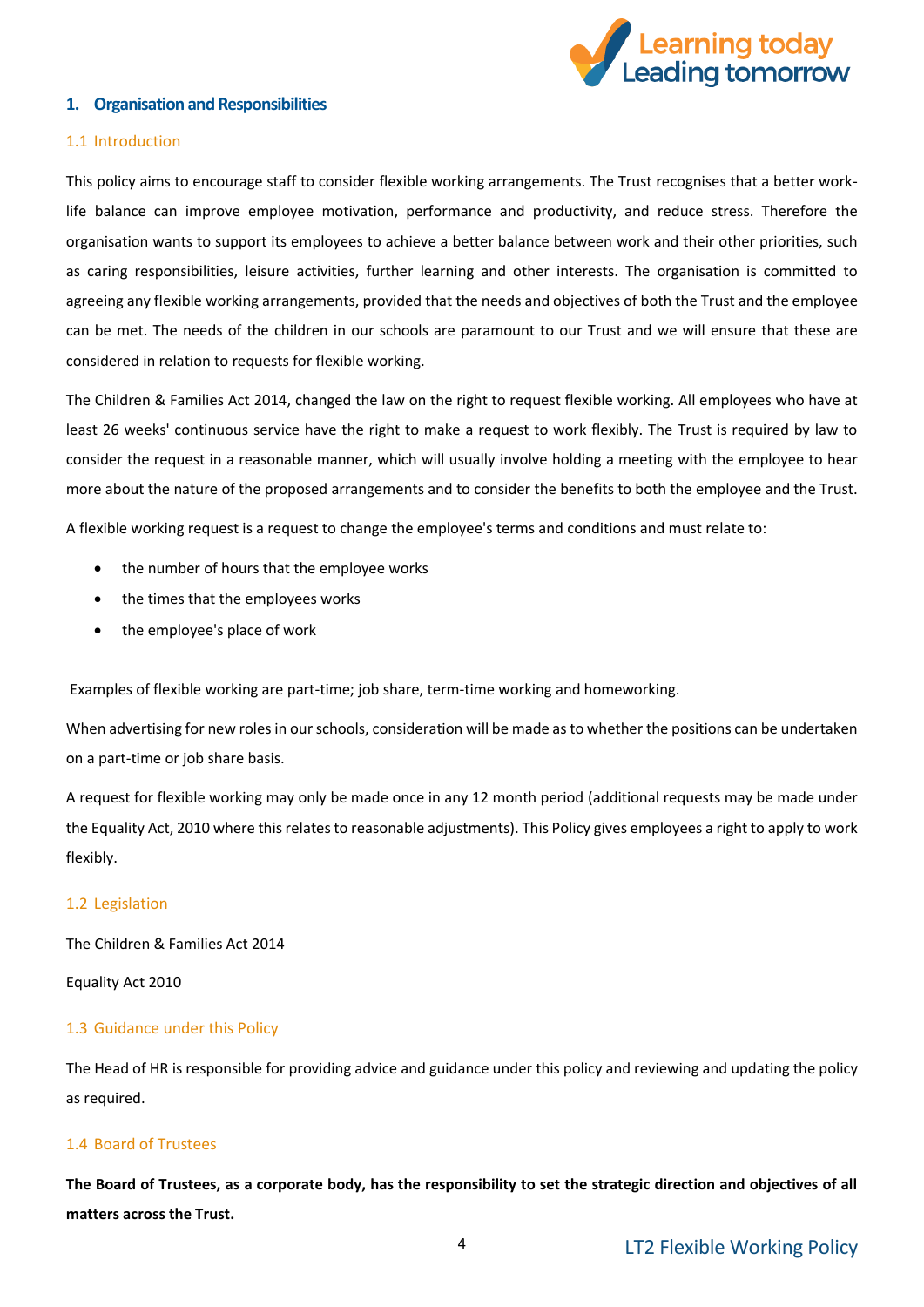

The Board of Trustees is responsible for ensuring that high standards of corporate governance are maintained.

The Chair of the Trust is responsible for managing the CEO, Trustees and Governors under this policy.

# 1.5 The Chief Executive Officer (CEO)

The CEO of Learning Today Leading Tomorrow Trust (LT2):

- Takes overall responsibility for the implementation of policies and procedures
- Must provide reports as appropriate to Trustees in relation to this policy
- Ensure that sufficient resources are allocated and authorised within the organisations budget to meet statutory procedures and standards across the Trust
- Is responsible for managing the Headteachers and centrally appointed staff under this policy

#### 1.6 Headteachers

Headteachers of LT2 schools are responsible for:

- The implementation of and compliance with this policy within their school ensuring competence in those staff who are responsible for and involved in the operation of this policy and associated guidance
- Identifying training needs
- Communicating this policy to all relevant people within the school
- Managing school-based teaching and associate staff under this policy

#### 1.7 Senior and Middle Leaders (and other Supervisory Roles)

Although the Headteacher is responsible overall for the implementation of this policy in their school, managers have some specific responsibilities:

- Applying this policy within their own department and area of work
- Resolving any issues members of staff refer to them, informing the Headteacher of any issues to which they cannot achieve a satisfactory solution with the resources available to them
- Where required, conduct formal meetings, undertake relevant training in relation to this policy and ensure effective and competent operation of this policy

#### 1.8 Other Employee Duties

All employees have a responsibility to:

- Comply with this policy and to co-operate with the schools' leadership and management on all matters relating to it
- Undertake any training recommended by their line manager

# 1.9 Related Policies and Procedures

Retirement Policy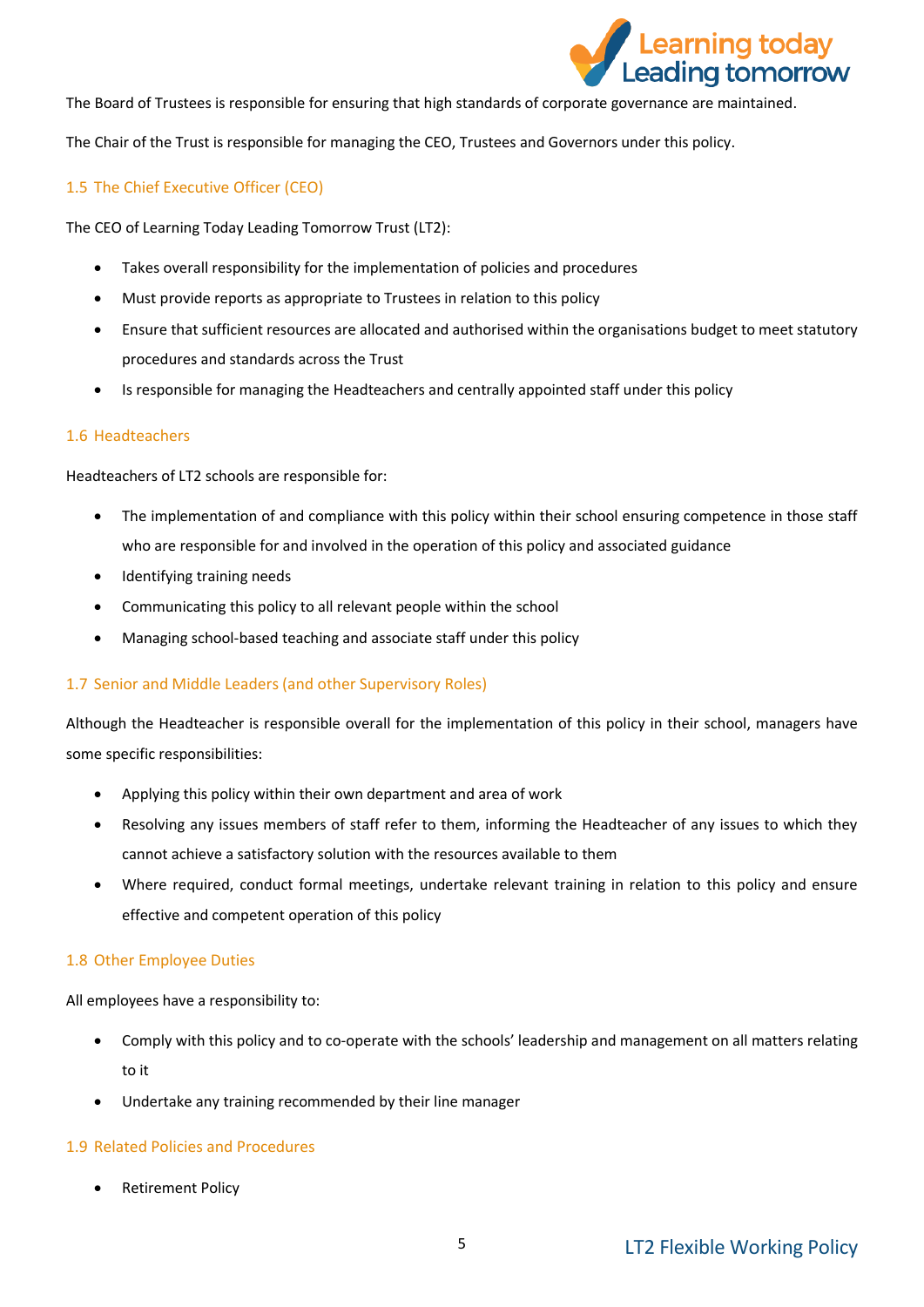#### 1.10 Review



This policy will be reviewed every three years.

These procedures have been agreed by the board of trustees, who will approve them whenever reviewed.

# <span id="page-5-0"></span>**2. Flexible Working Request Process**

# 2.1 Making the request

It is the responsibility of employees to ensure that they consider and prioritise the needs of their role within the Trust when making an application to change their working pattern, taking into account the implications for their colleagues.

Employees should submit their application at least one term before they anticipate it to take effect to allow for any necessary adjustments that may be required for the school timetable.

The law requires an employee who wishes to make a request for flexible working to fulfil certain criteria when submitting the request. The employee must:

- Lodge the request in writing to the Headteacher/Line Manager
- Date the request
- State that they are making a statutory request for flexible working and the changes that the employee is seeking to their terms and conditions
- State the date of which the employee would like the terms and conditions to come into effect
- Indicate the effect(s) that they think the change(s) will have on the school and how any such effects might be dealt with
- Indicate whether they have previously submitted a request for flexible working and, if so, when

# 2.2 Meeting to discuss the flexible working request

Once the Headteacher/line manager receives the request, it will be dealt with as soon as possible, but no later than the timescales set out in the table below.

The Headteacher/ line manager will usually arrange a meeting to deal with the request. Where a request can, without further discussion, be approved in the terms stated in the employee's written application, a meeting will not be necessary.

An employee should be given the right to be accompanied by a work colleague or recognised trade union representative at any flexible working meeting. The aim of the meeting is to find out more about the proposed working arrangements and how they could be of benefit to both the employee and the Trust.

If an employee fails to attend a meeting, including an appeal meeting, and then fails to attend a rearranged meeting without good reason, their application will be deemed to have been withdrawn.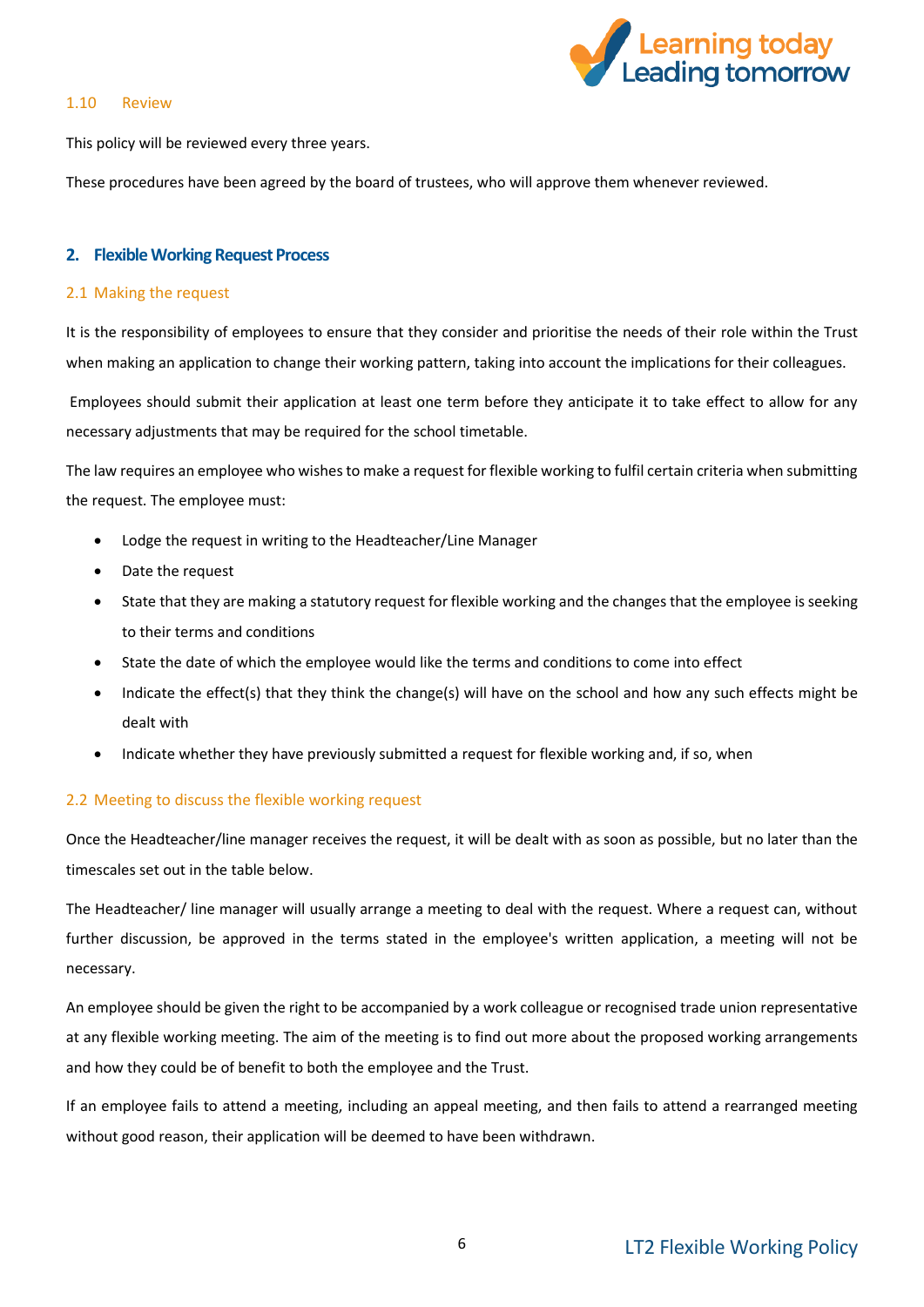

# 2.3 Outcome of a flexible working request meeting

After the meeting, the Headteacher/line manager will consider the proposed flexible working arrangements carefully, weighing up the potential benefits to the employee and to the organisation against any adverse impact of implementing the changes. Each request will be considered on a case-by-case basis: agreeing to one request will not set a precedent or create the right for another employee to be granted a similar change to their working pattern.

The employee will be informed in writing of the decision as soon as is reasonably practicable after the meeting, but no later than the timescales set out in the table below. The request may be granted in full or in part: for example, the school may propose a modified version of the request, the request may be granted on a temporary basis, or the employee may be asked to try the flexible working arrangement for a trial period.

The employee will be given the right to appeal the decision if the employee's request is not granted or is granted in part.

# 2.4 Unsuccessful outcome of a flexible working request

It will not be possible for a Headteacher/line manager to agree to a new working pattern in every circumstance. The reason why a request cannot be granted should be made clear to the applicant providing clear reasons justifying the rejection of a request based on one or more of the following reasons: a

- Burden of additional costs to the Academy/Trust
- Inability to meet service needs, organisation and delivery
- Inability to organise work within the staffing available
- Detrimental impact on performance and quality of service
- Insufficiency of work during the periods the employee proposes to work
- Inability to recruit additional staff
- Planned structural changes

# Detrimental effect on ability to meet users demand. 2.5 Successful outcome of a flexible working request

If the request is upheld, the employee and the Headteacher/line manager will discuss how and when the changes will take effect. Any changes to terms and conditions will be permanent and confirmed in writing and sent to the employee as an amendment to their contract of employment.

Headteachers/Line Managers should monitor flexible working arrangements and if there are concerns raise these with the employee promptly.

# 2.6 Trial Period

Consideration should be given to whether the request should be subject to a trial period. The trial period could form the basis when deciding whether or not a new arrangement can work successfully. This will be considered as an agreed extension to the statutory time frame.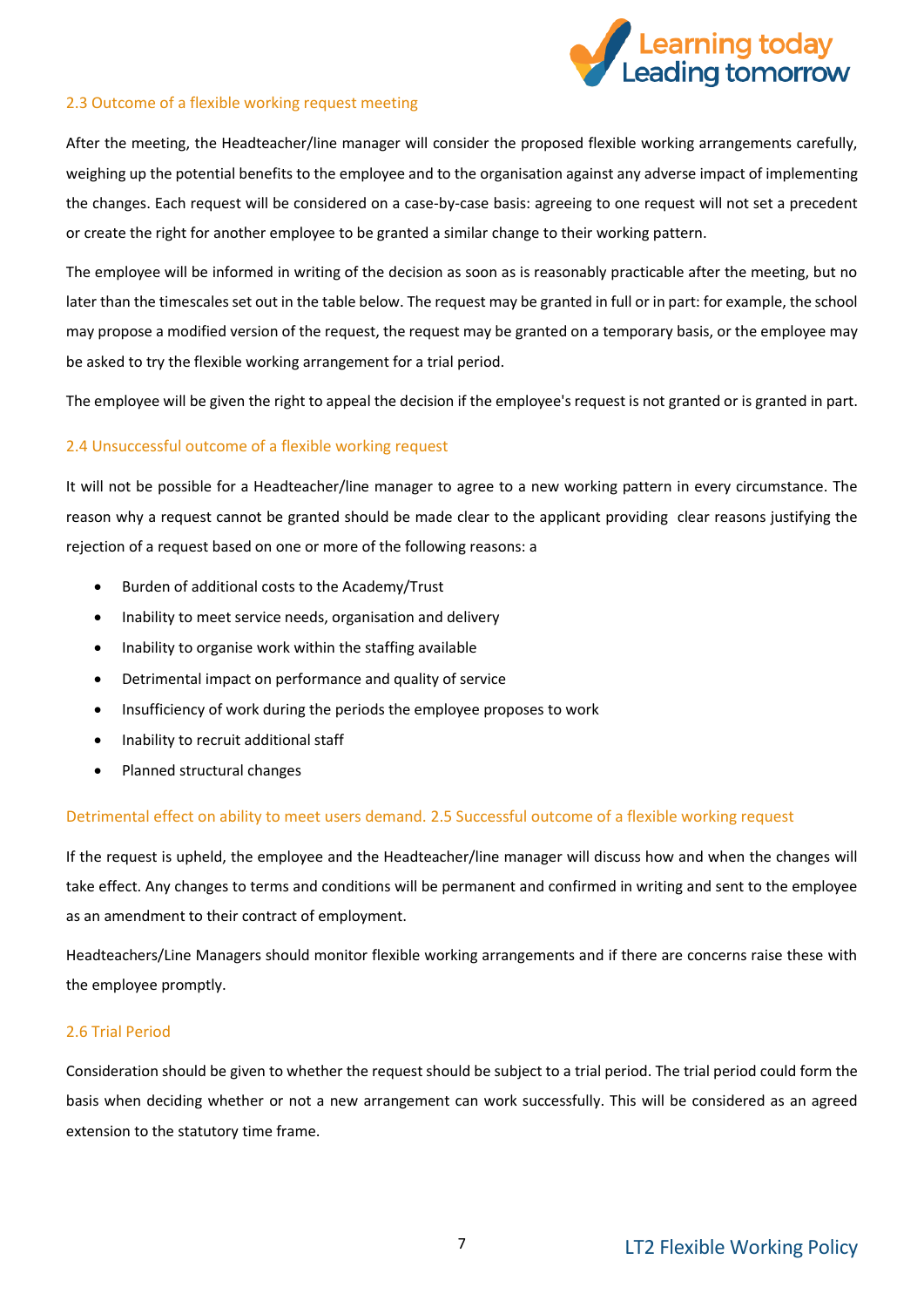

#### 2.6.1 Rejection of Request

At the end of a trial period, if the arrangement has not been successful, both parties could discuss what compromises will need to be made in order for a further trial period to take place.

If the application is turned down, the Headteacher/line manager must state the reason(s) why in writing.

# 2.7 The Appeal Process

Where an application for flexible working is unsuccessful and the employee feels their request has not been properly considered by their Line Manager, they can lodge an appeal.

#### 2.7.1 Timescale for appeal

Within 14 calendar days of receipt of the notification of the Headteacher/Line Manager's decision the employee may if they wish, appeal in writing to the CEO or, where the request has come from a Headteacher or member of the Executive Team, the Chair of Trustees. They should set out their grounds for making the appeal and date the letter. There are no constraints on the grounds under which an employee can appeal. For example, they may want to address something the Headteacher/Line Manager may not have been aware of or it may be to challenge a fact that the Headteacher/Line Manager has failed to explain the rationale for the decision.

#### 2.7.2 Timescale for response to appeal lodged

Within 14 calendar days after receiving the appeal the Chair of Trustees /Chair of Governors will designate a panel of Trustees/Governors not previously involved with the application to arrange an appeal meeting. The employee may be accompanied if they wish by a work colleague or trade union official at the appeal meeting.

If the employee's representative is not available at the time fixed for the meeting, it may be rescheduled to accommodate the availability of the companion, so long as a reasonable alternative date is proposed which is within 5 working days of the originally proposed date.

Within 5 calendar days of the date of the appeal meeting, the appeal panel must inform the employee of the outcome of the appeal in writing. If the appeal is upheld, the written decision must:

- a) Include a description of the new working pattern;
- b) State the date from which the new working pattern is to take effect, including any trial period; and
- c) Be dated.
- d) If the appeal is dismissed, the written decision must:
- e) State the grounds for the decision. These should be appropriate to the applicant's own grounds for making the appeal;
- f) Explain why the grounds for refusal apply. The same principles apply at appeal as at the initial application stage; and
- g) Be dated.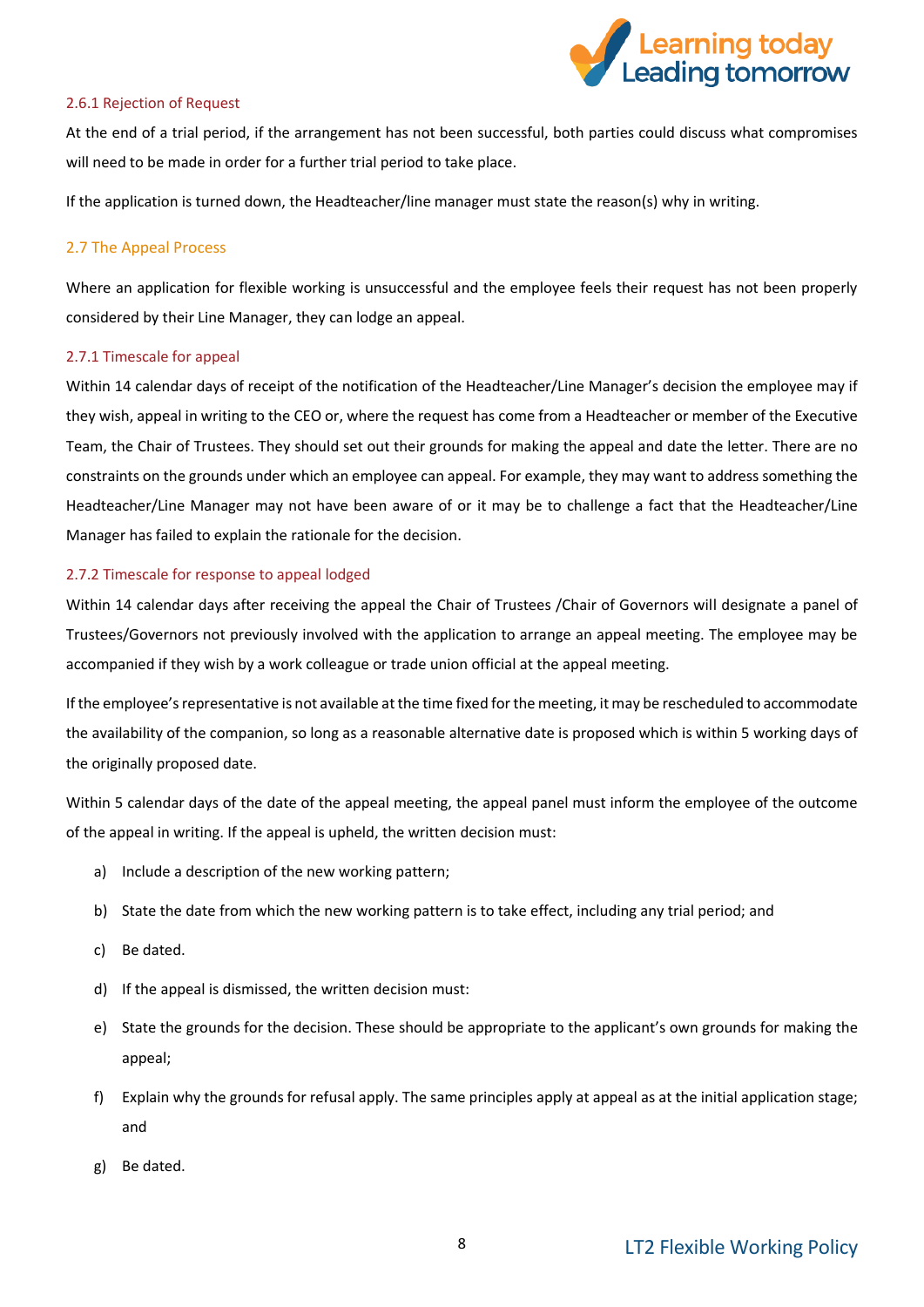

A written notice of the appeal outcome constitutes the Trust's/Academy's final decision and is effectively the end of the formal procedure.

# 2.7.3 Timescale for appeal outcome decision

Within 14 calendar days of the date of the appeal meeting, the panel of Trustees/Governors must inform the employee of the outcome of the appeal in writing.

If the appeal is upheld, the written decision must:

- Include a description of the new working pattern
- State the date from which the new working pattern is to take effect, including any trial period
- Be dated

If the appeal is dismissed, the written decision must:

- State the grounds for the decision. These should be appropriate to the applicant's own grounds for making the appeal
- Explain why the grounds for refusal apply. The same principles apply at appeal as at the initial application stage
- Be dated

A written notice of the appeal outcome constitutes the Trust's final decision and is effectively the end of the formal procedure.

# 2.8 Pension implications

Flexible working may have an impact on pension benefits and therefore employees are strongly advised to contact the relevant pensions' team for further advice. Please note that flexible retirement can only be considered once a request for flexible working has been agreed.

The Local Government Pension and Teachers' Pension Schemes are subject to change and therefore guidance should be sought from the appropriate pensions team prior to making any retirement request.

# 2.9 Timescales

These time limits may be extended where both the employee and Trust are in agreement. For example, the relevant manager and the employee may agree to extend the time limit to give the employee a trial period on the flexible working arrangements.

| Within 28 days of     | Within 14 days of the | Within 14 days of | Within 14 days   | Within 5 days of  |
|-----------------------|-----------------------|-------------------|------------------|-------------------|
| receiving the request | meeting               | the notification  | after receiving  | the appeal        |
| for flexible working  |                       |                   | the appeal       | meeting.          |
|                       |                       |                   |                  |                   |
| The Headteacher/Line  | Notify the employee   | Employees who     | The appeal to be | The employee will |
| manager should hold   | of the decision       | are dissatisfied  | heard            | be informed of    |
| the meeting           |                       | can lodge an      |                  | the outcome of    |
|                       |                       | appeal            |                  | their appeal      |
|                       |                       |                   |                  |                   |

# LT2 Flexible Working Policy 9